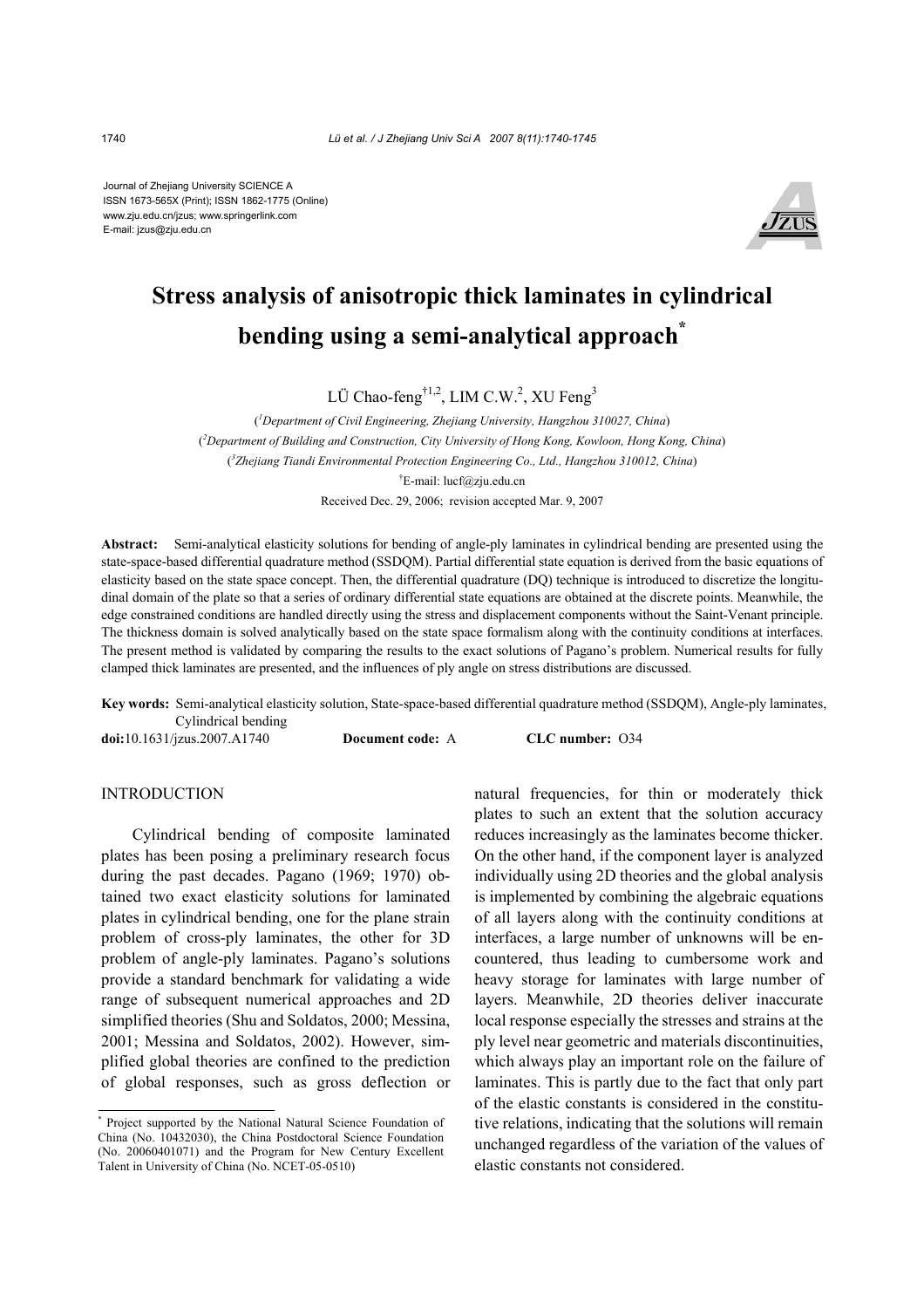To meet the pursuit of high accuracy for composite thick laminates, 3D solution is required. Nevertheless, existing 3D analyses for plates in cylindrical bending are mainly limited to fully simply supported boundary conditions (Pagano, 1970; Chen and Lee, 2004b; Chen *et al.*, 2004b; Bian *et al.*, 2005; Yan *et al.*, 2007), since these conditions can be exactly captured by expanding all stress and displacement components into trigonometric series. Such treatment, however, is invalid for non-simple supports, such as clamped or free constraints, for which numerical techniques should be employed.

Differential quadrature method (DQM) is a highly efficient numerical technique among others for obtaining numerical solutions for boundary/initial value problems (Bellman *et al.*, 1972; Bert and Malik, 1996; Shu, 2000; Wang *et al.*, 2003; Pu and Zheng, 2006). It was recently successfully combined with the state space method (SSM), termed as the state-spacebased differential quadrature method (SSDQM), by Chen *et al*.(2003b; 2004a) for laminated beams. This hybrid method allows precise treatment of edge boundary conditions point by point along the thickness direction, and, hence, the Saint-Venant principle is no longer necessary. Although SSDQM was applied by Chen and Lee (2004a) for free vibration analysis of cross-ply laminates in cylindrical bending with arbitrary boundary conditions, the problem under investigation is exactly a 2D problem. Most recently, Lü *et al*.(2007) used this method to analyze the free vibration of anisotropic laminates in cylindrical bending. In the present work, SSDQM is extended to obtain semi-analytical 3D elasticity solutions for generally laminated thick plates in cylindrical bending. A set of simultaneous partial differential equations governing cylindrical bending of plates is derived directly from the basic equations of 3D elasticity. The differential quadrature (DQ) technique is applied to approximate variables along the longitudinal direction, while the thickness domain of plates is exactly solved using SSM. Global analysis of plates is implemented using the transfer matrix method according to the continuity conditions at the interfaces. Numerical results, especially for strongly thick laminates with non-fully simply supported edges, are presented and hoped to provide a benchmark for future numerical analyses.

## STATE EQUATION DISCRETIZED BY DQM

Consider a *p*-layered homogeneous angle-ply laminated rectangular plate having a gross thickness of *h* and length of *l* in *x*-direction. The fibers in an individual layer orient at an angle *θ* with respect to the *x*-axis. All variables and loadings applied to the plate are assumed independent of coordinate *y* so that the plate is subjected to cylindrical bending in *y* direction. Following the routine job of SSM (Chen *et al.*, 2003a; Yan and Chen, 2004), the first order simultaneous differential equations about coordinate *z*, called the state equation, can be derived directly from the basic equations of 3D elasticity (Chen and Lee, 2004b). If the stress components are normalized by the stiffness constant  $Q_{66}^{(1)}$  and the displacement components by plate thickness *h*, the normalized state equation is then obtained as

$$
\frac{\partial}{\partial \zeta} [\overline{\sigma}_{z} \ \overline{u} \ \overline{v} \ \overline{w} \ \overline{\tau}_{x} \ \overline{\tau}_{yz}]^{T}
$$
\n
$$
= \begin{bmatrix}\n0 & -s\partial_{,\zeta} & 0 \\
0 & -s\partial_{,\zeta} & c_{\gamma} & c_{8} \\
\overline{c_{10}} & c_{4}s\partial_{,\zeta} & b_{5}s\partial_{,\zeta} & 0 \\
c_{4}s\partial_{,\zeta} & -c_{1}s^{2}\partial_{,\zeta z} & -b_{6}s^{2}\partial_{,\zeta z} & 0 \\
b_{5}s\partial_{,\zeta} & -c_{1}s^{2}\partial_{,\zeta z} & -c_{6}s^{2}\partial_{,\zeta z} & 0\n\end{bmatrix} \begin{bmatrix}\n\overline{\sigma}_{z} \\
\overline{u} \\
\overline{v}_{z} \\
\overline{\tau}_{x} \\
\overline{\tau}_{z} \\
\overline{\tau}_{z}\n\end{bmatrix} (1)
$$

where  $s=h/l$  is the aspect ratio, while  $\partial_{\xi}$  and  $\partial_{\xi}$  respectively denotes the first- and second-derivative with respect to *ξ*. All stress and displacement variables in Eq.(1) are termed as the state variables, and the accompanying induced variables are obtained as

$$
\begin{Bmatrix}\n\overline{\sigma}_x \\
\overline{\sigma}_y \\
\overline{\tau}_y\n\end{Bmatrix} = \begin{bmatrix}\n-c_4 & c_1 s \partial_{\xi} & b_1 s \partial_{\xi} \\
-c_5 & c_3 s \partial_{\xi} & b_2 s \partial_{\xi} \\
-b_3 & b_1 s \partial_{\xi} & c_6 s \partial_{\xi}\n\end{bmatrix} \begin{Bmatrix}\n\overline{\sigma}_z \\
\overline{u} \\
\overline{v}\n\end{Bmatrix}.
$$
\n(2)

In the above two equations, the coefficients  $c_i$  and  $b_j$ are determined by

$$
c_1 = \frac{Q_{11}Q_{33} - Q_{13}^2}{Q_{66}^{(1)}Q_{33}}, c_3 = \frac{Q_{12}Q_{33} - Q_{13}Q_{23}}{Q_{66}^{(1)}Q_{33}}, c_4 = -\frac{Q_{13}}{Q_{33}},
$$
  

$$
c_5 = -\frac{Q_{23}}{Q_{33}}, c_6 = \frac{Q_{66}Q_{33} - Q_{36}^2}{Q_{66}^{(1)}Q_{33}}, c_7 = \frac{Q_{66}^{(1)}Q_{44}}{d},
$$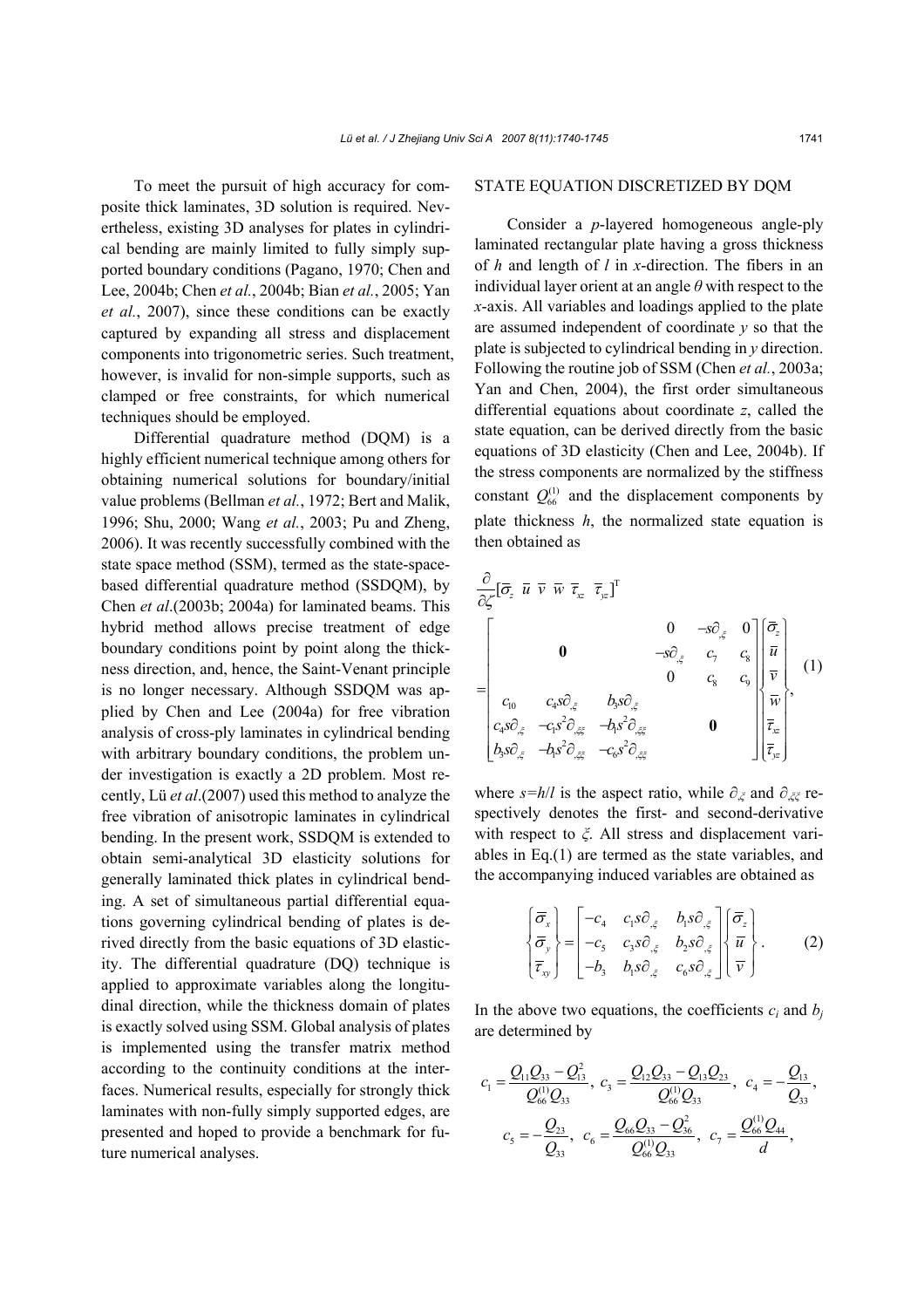$$
c_8 = -\frac{Q_{66}^{(1)}Q_{45}}{d}, c_9 = \frac{Q_{66}^{(1)}Q_{55}}{d}, c_{10} = \frac{Q_{66}^{(1)}}{Q_{33}},
$$
  

$$
b_1 = \frac{Q_{16}Q_{33} - Q_{13}Q_{36}}{Q_{66}^{(1)}Q_{33}}, b_2 = \frac{Q_{26}Q_{33} - Q_{23}Q_{36}}{Q_{66}^{(1)}Q_{33}}, b_3 = -\frac{Q_{36}}{Q_{33}},
$$

where  $d = Q_{44} Q_{55} - Q_{45}^2$ , and  $Q_{ij}$  are the elastic constants defined by the stiffness constants of constitutive equations combined with the ply angle *θ* (Vinson and Sierakowski, 2002), with the superscript '(1)' denoting the first layer.

Eq.(1) is susceptible to an exact solution, provided that both edges  $(x=0 \text{ and } x=l)$  are subjected to the following form of simple supports:

$$
\overline{\sigma}_x = \overline{r}_{xy} = \overline{w} = 0.
$$
 (3)

This set of boundary conditions can be satisfied by expanding all state variables into the trigonometric series about coordinate *x* (Chen and Lee, 2004b). However, if one of the edges is constrained by non-simple support, say clamped or free boundary conditions, it is very difficult to seek an exact even analytical solution to Eq.(1). In this circumstance, DQM is adopted to transfer the partial differential state equation into ordinary differential equation about *z*, which is similar to that done to laminated beams (Chen *et al.*, 2003b; 2004a). Applying the DQ rule (Shu and Richards, 1992) to the partial derivatives about *ξ* in Eq.(1) leads to the following state equation at an arbitrary discrete point *ξ<sup>i</sup>* (*i*=1, 2, …, *N*):

$$
\begin{cases}\n\frac{d\overline{\sigma}_{z,i}}{d\zeta} = -s \sum_{k=1}^{N} g_{ik}^{(1)} \overline{\tau}_{x,k}, \\
\frac{d\overline{u}_{i}}{d\zeta} = -s \sum_{k=1}^{N} g_{ik}^{(1)} \overline{w}_{k} + c_{7} \overline{\tau}_{x,i} + c_{8} \overline{\tau}_{y,z,i}, \\
\frac{d\overline{v}_{i}}{d\zeta} = c_{8} \overline{\tau}_{x,i} + c_{9} \overline{\tau}_{y,z,i}, \\
\frac{d\overline{w}_{i}}{d\zeta} = c_{10} \overline{\sigma}_{z,i} + c_{4} s \sum_{k=1}^{N} g_{ik}^{(1)} \overline{u}_{k} + b_{3} s \sum_{k=1}^{N} g_{ik}^{(1)} \overline{v}_{k}, \\
\frac{d\overline{\tau}_{x,i}}{d\zeta} = c_{4} s \sum_{k=1}^{N} g_{ik}^{(1)} \overline{\sigma}_{z,k} - c_{1} s^{2} \sum_{k=1}^{N} g_{ik}^{(2)} \overline{u}_{k} - b_{1} s^{2} \sum_{k=1}^{N} g_{ik}^{(2)} \overline{v}_{k}, \\
\frac{d\overline{\tau}_{y,z,i}}{d\zeta} = b_{3} s \sum_{k=1}^{N} g_{ik}^{(1)} \overline{\sigma}_{z,k} - b_{1} s^{2} \sum_{k=1}^{N} g_{ik}^{(2)} \overline{u}_{k} - c_{6} s^{2} \sum_{k=1}^{N} g_{ik}^{(2)} \overline{v}_{k},\n\end{cases}
$$
\n(4)

where *N* is the discrete point number, and  $g_{ik}^{(n)}$  are the weighting coefficients for the *n*th order derivative (Shu and Richards, 1992). The induced variables at the discrete point *ξi*, in a similar manner, can be obtained similarly as

$$
\begin{cases}\n\overline{\sigma}_{x,i} = -c_4 \overline{\sigma}_{z,i} + c_1 s \sum_{k=1}^N g_{ik}^{(1)} \overline{u}_k + b_1 s \sum_{k=1}^N g_{ik}^{(1)} \overline{v}_k, \\
\overline{\sigma}_{y,i} = -c_5 \overline{\sigma}_{z,i} + c_3 s \sum_{k=1}^N g_{ik}^{(1)} \overline{u}_k + b_2 s \sum_{k=1}^N g_{ik}^{(1)} \overline{v}_k,\n\end{cases}
$$
\n
$$
\overline{\tau}_{xy,i} = -b_3 \overline{\sigma}_{z,i} + b_1 s \sum_{k=1}^N g_{ik}^{(1)} \overline{u}_k + c_6 s \sum_{k=1}^N g_{ik}^{(1)} \overline{v}_k.
$$
\n(5)

#### SOLUTIONS FOR STATIC BENDING PROBLEM

In order to obtain a unique solution for a practical problem, the edge constrained conditions should be incorporated into the state equation, Eq.(4). Assemblage of the state equations at all discrete points leads to the global state equation for the *k*th layer as follows:

$$
\frac{\mathrm{d}}{\mathrm{d}z}\delta^{(k)}(\zeta) = A_k \delta^{(k)}(\zeta) , \qquad (6)
$$

in which  $\boldsymbol{\delta}^{\mathrm{T}} = \begin{bmatrix} \overline{\boldsymbol{\sigma}}_z^{\mathrm{T}} & \overline{\boldsymbol{u}}^{\mathrm{T}} & \overline{\boldsymbol{v}}^{\mathrm{T}} & \overline{\boldsymbol{v}}^{\mathrm{T}} & \overline{\boldsymbol{\tau}}_{xz}^{\mathrm{T}} & \overline{\boldsymbol{\tau}}_{yz}^{\mathrm{T}} \end{bmatrix}$  is the global state vector composed of the unknown state variables about coordinate *z*, and coefficient matrix *A<sup>k</sup>* is obtained from Eq.(4) by considering all the constrained conditions.

According to the matrix theory, the general solution of Eq.(6) is

$$
\boldsymbol{\delta}^{(k)}(\zeta) = T_k \boldsymbol{\delta}^{(k)}(\zeta_{k-1}), \quad \zeta_{k-1} \le \zeta \le \zeta_k, \qquad (7)
$$

for  $k=1, 2, ..., p$ , where  $T_k = \exp[(\zeta - \zeta_{k-1})A_k]$  is the transfer matrix, by which the state vector at lower surface of the *k*th layer  $\delta^{(k)}(\zeta_{k-1})$  is transferred to that at an arbitrary coordinate *z* in the *k*th layer. In this sense, the state vector at upper surface of the layer can be obtained using Eq.(7). Considering the continuity conditions at the interfaces of any adjacent layers, one gets

$$
\boldsymbol{\delta}^{(p)}(1) = \boldsymbol{T} \boldsymbol{\delta}^{(1)}(0) , \qquad (8)
$$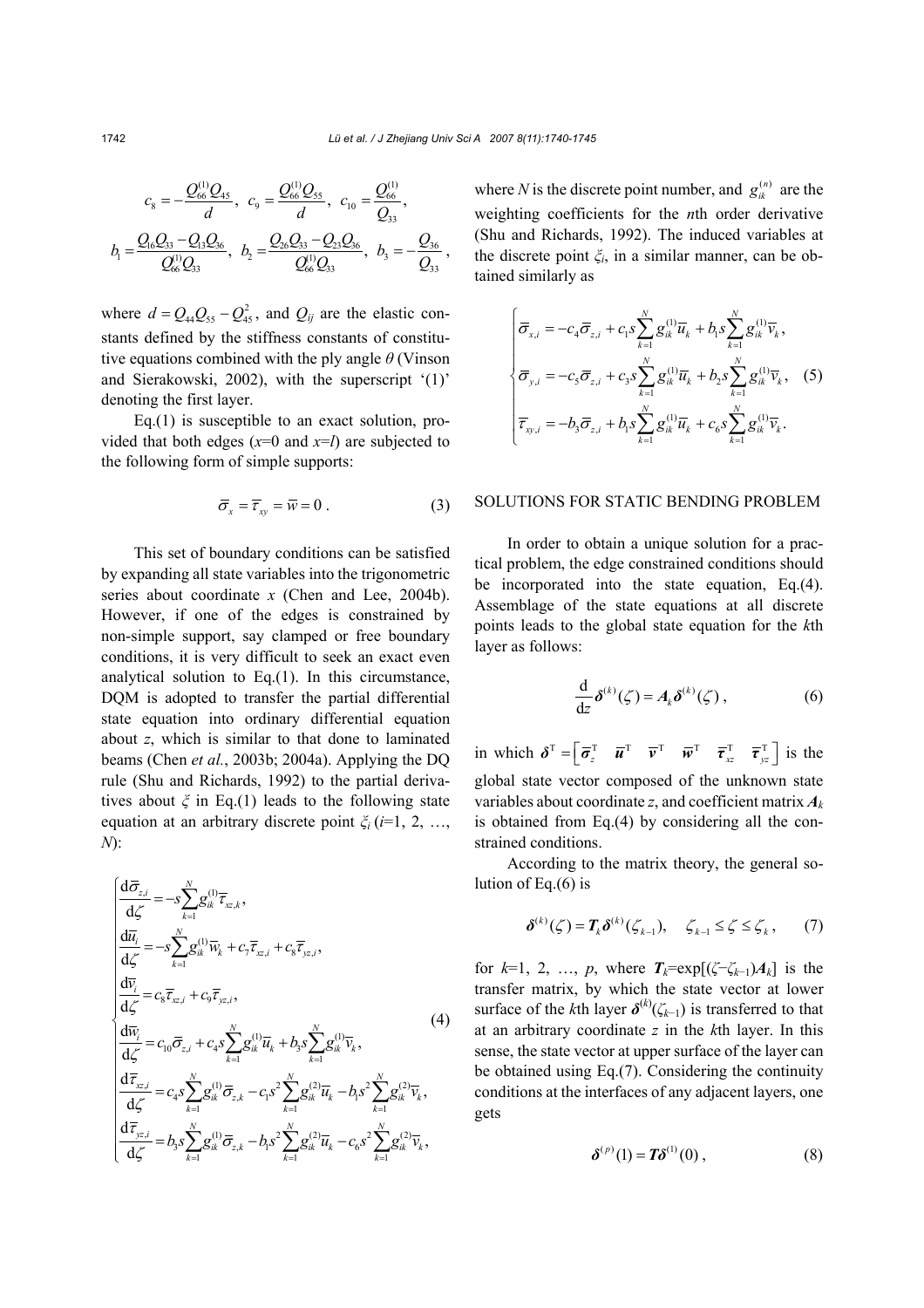which is known as the global transfer relation, and  $T=T_pT_{p-1}...T_2T_1$  is the global transfer matrix. Considering the conditions on the lateral surfaces of the plate in Eq.(8), the following governing equation is extracted:

$$
\begin{Bmatrix} \bar{\sigma}_{z} \\ \bar{\tau}_{xz} \\ \bar{\tau}_{yz} \end{Bmatrix}_{1}^{(p)} = \begin{bmatrix} t_{12} & t_{13} & t_{14} \\ t_{52} & t_{53} & t_{54} \\ t_{62} & t_{63} & t_{64} \end{bmatrix} \begin{Bmatrix} \bar{u} \\ \bar{v} \\ \bar{w} \end{Bmatrix}_{0}^{(1)} + \begin{bmatrix} t_{11} & t_{15} & t_{16} \\ t_{51} & t_{55} & t_{56} \\ t_{61} & t_{65} & t_{66} \end{bmatrix} \begin{Bmatrix} \bar{\sigma}_{z} \\ \bar{\tau}_{xz} \\ \bar{\tau}_{yz} \end{Bmatrix}_{0}^{(1)},
$$
\n(9)

where  $t_{ij}$  ( $i, j=1, 2, ..., 6$ ) denote the blocked matrices of matrix *T*, and subscripts '1' and '0' denote the top surface of the *p*th layer and bottom surface of the first layer, respectively. The displacement vector at the bottom surface of the plate is solved from Eq.(9) as

$$
\begin{aligned}\n\left\{\frac{\overline{u}}{v}\right\}_{0}^{(1)} &= \begin{bmatrix} t_{12} & t_{13} & t_{14} \\ t_{52} & t_{53} & t_{54} \\ t_{62} & t_{63} & t_{64} \end{bmatrix}^{-1} \\
&\cdot \left\{\begin{bmatrix} \overline{\sigma}_{z} \\ \overline{\tau}_{xz} \\ \overline{\tau}_{yz} \end{bmatrix}_{1}^{(p)} - \begin{bmatrix} t_{11} & t_{15} & t_{16} \\ t_{51} & t_{55} & t_{56} \\ t_{61} & t_{65} & t_{66} \end{bmatrix} \begin{bmatrix} \overline{\sigma}_{z} \\ \overline{\tau}_{yz} \\ \overline{\tau}_{yz} \end{bmatrix}_{0}^{(1)}\right). \n\end{aligned} \tag{10}
$$

Combining Eq.(10) with the traction conditions at the bottom surface, and after repeated use of the general solution Eq.(7), the state vector at an arbitrary coordinate *z* is easily obtainable.

#### NUMERICAL EXAMPLES

Numerical examples are implemented to validate the convergence and accuracy of the present method for 3D analysis on cylindrical bending of anisotropic thick laminates (*s*=0.25) with the top surface, unless mentioned otherwise, applied by upward normal sinusoidal load  $\sigma_z|_{z=h} = q_0 \sin(\pi x)$  or uniform load  $\sigma_z|_{z=h}=q_0$ . The plates in consideration are assumed subjected to fully simply supported (SS) or clamped (CC) edge constraints. The corresponding boundary conditions, in the DQ framework, are expressed as:

$$
\begin{aligned} \text{SS: } \overline{\sigma}_{x,1} &= \overline{\sigma}_{x,N} = 0, \ \overline{r}_{xy,1} = \overline{r}_{xy,N} = 0, \ \overline{w}_1 = \overline{w}_N = 0;\\ \text{CC: } \overline{u}_1 &= \overline{u}_N = 0, \ \overline{v}_1 = \overline{v}_N = 0, \ \overline{w}_1 = \overline{w}_N = 0. \end{aligned} \tag{11}
$$

The laminated plate is obtained by stacking up *p* layers of orthotropic composite fibers having elastic properties of  $E_1=25E_2$ ,  $E_3=E_2$ ,  $G_{12}=G_{13}=0.5E_2$ ,  $G_{23}=0.2E_2$ ,  $v_{12}=v_{13}=v_{23}=0.25$ .

For comparison and validation, numerical results given in what follows are transferred into the following normalized parameters:

$$
\begin{cases}\nW = 100 \overline{w} E_2 s^4 / q_0, \n(\sigma_{\xi}, \sigma_{\eta}, \tau_{\xi \eta}) = (\overline{\sigma}_x, \overline{\sigma}_y, \overline{\tau}_x) Q_{66}^{(1)} s^2 / q_0, \n(\tau_{\xi \zeta}, \tau_{\eta \zeta}) = (\overline{\tau}_{xz}, \overline{\tau}_{yz}) Q_{66}^{(1)} s / q_0, \n\sigma_{\zeta} = \overline{\sigma}_z Q_{66}^{(1)} / q_0.\n\end{cases}
$$
\n(12)

Note that uniformly distributed sampling points are adopted for the implementation of DQ procedure.

Firstly, stress and deflection parameters of a two layered SS plate under sinusoidal loading are calculated using different values of *N*. Numerical results for plates with stacking sequences of [−30°/30°] and [−45°/45°] are presented in Table 1. It is seen that the results converge rapidly to the exact solutions (Chen and Lee, 2004b) as *N* increases.

Next, numerical values of stress and deflection parameters of a single-layered CC plate are listed in Table 2, as well as the normalized elongation  $\Delta W = 10 E_2 [\overline{w}(l/2, h) - \overline{w}(l/2, 0)]/q_0$  of the normal to the mid-surface of the plate. Results for CC plates are again observed to converge fast. For the orthotropic plates  $[0^{\circ}]$ , the present results are also validated by the analytical results given by Vel and Batra (2000) by solving the generalized plane strain deformations based on Eshelby-Stroh formalism. It is noted from Table 2 that if the orienting angle of fibers changes from 0° to 45°, the deflection parameter is nearly doubled and the longitudinal normal stress parameter  $\sigma_{\xi}$  is reduced by over 25%, but the transverse normal stress *σζ* and the elongation ∆*W* remain almost unchanged.

Finally, effects of ply angle *θ* on the stress field of a CC plate with symmetric lamina scheme of [*θ*/90°/*θ*] are investigated. The plate is assumed subjected to uniform pressure on the top surface, and the discrete point number is taken as *N*=9. Figs.1a and 1b exhibit the along-thickness distributions of axial normal and shear stress parameters *σξ*(*l*/2,*z*) and *τξζ*(*l*/4,*z*), respectively, for different values of *θ*. It is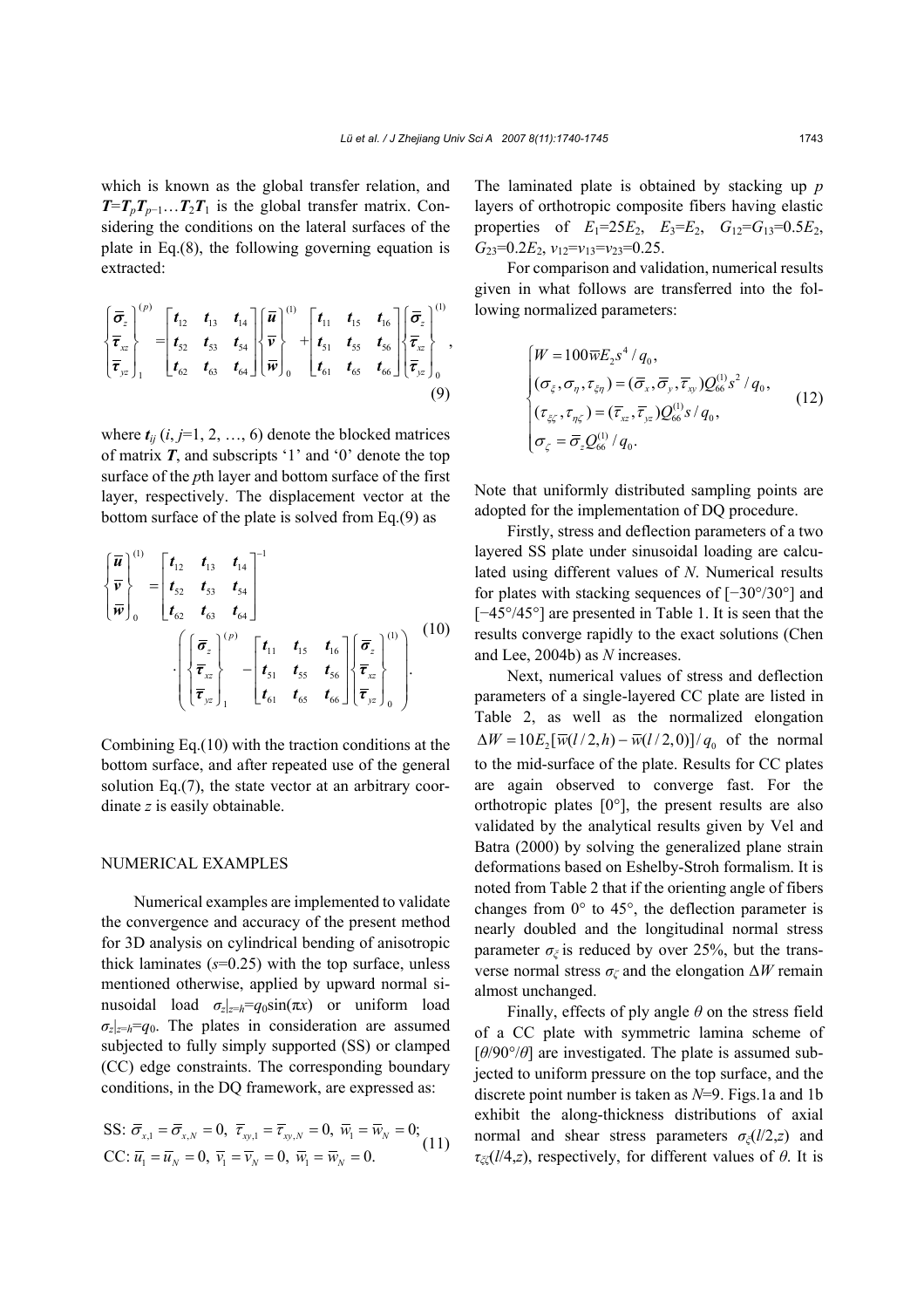| <b>Stacking</b><br>sequences | $\boldsymbol{N}$ | W(l/2,h/2) | $\sigma_{\zeta}(l/2,0)$ | $\sigma_{\zeta}(l/2,h)$ | $\tau_{\zeta\eta}(l/2,0)$ | $\tau_{\text{eff}}(0, h/2)$ | $\tau_{n\ell}(0, h/2)$ | $\sigma_c(l/2,3h/4)$ |
|------------------------------|------------------|------------|-------------------------|-------------------------|---------------------------|-----------------------------|------------------------|----------------------|
| $[-30^{\circ}/30^{\circ}]$   | 5                | 4.23649    | $-1.15004$              | 1.18288                 | 0.52633                   | 0.20134                     | $-0.0127032$           | 0.78600              |
|                              | 7                | 3.90327    | $-1.03864$              | 1.07325                 | 0.47556                   | 0.21786                     | $-0.0054575$           | 0.78631              |
|                              | 9                | 3.92018    | $-1.04457$              | 1.07909                 | 0.47826                   | 0.21736                     | $-0.0056568$           | 0.78633              |
|                              | 11               | 3.91973    | $-1.04441$              | 1.07894                 | 0.47819                   | 0.21737                     | $-0.0056536$           | 0.78633              |
|                              | Exact            | 3.91974    | $-1.04442$              | 1.07894                 | 0.478195                  | 0.217369                    | $-0.00565371$          | 0.786324             |
|                              | 2D               | 3.95800    | $-1.06610$              | 1.06610                 |                           | 0.2143                      | 0.0000                 |                      |
| $[-45^{\circ}/45^{\circ}]$   | 5                | 6.88752    | $-1.06126$              | 1.07899                 | 0.73730                   | 0.23697                     | $-0.0182137$           | 0.79474              |
|                              | $\tau$           | 6.25542    | $-0.95464$              | 0.97431                 | 0.66294                   | 0.25169                     | $-0.0082586$           | 0.79543              |
|                              | 9                | 6.28735    | $-0.96029$              | 0.97987                 | 0.66689                   | 0.25128                     | $-0.0085177$           | 0.79545              |
|                              | 11               | 6.28652    | $-0.96015$              | 0.97973                 | 0.66678                   | 0.25129                     | $-0.0085139$           | 0.79545              |
|                              | Exact            | 6.28654    | $-0.960194$             | 0.979728                | 0.666786                  | 0.251289                    | $-0.00851361$          | 0.795447             |
|                              | 2D               | 6.34600    | $-0.97580$              | 0.97580                 |                           | 0.24840                     | 0.0000                 |                      |

**Table 1 Stresses and deflection parameters of two-layered SS plate subjected to sinusoidal loading**

Note: '2D' denotes results obtained based on global 2D plate theory with 5 DOF (Shu and Soldatos, 2000), and '−' denotes the result not available

**Table 2 Stress and deflection parameters of single-layered CC plate subjected to sinusoidal loading**

| Orienting<br>angle                                                | $\overline{N}$ | W(l/2,h/2) | $\sigma_{\zeta}(l/2,h)$ | $\sigma_{c}(l/2,h/2)$ | $\Delta W$ |  |  |  |
|-------------------------------------------------------------------|----------------|------------|-------------------------|-----------------------|------------|--|--|--|
| $[0^{\circ}]$                                                     | 5              | $-1.4753$  | $-0.5109$               | $-0.4903$             | $-4.6263$  |  |  |  |
|                                                                   | 7              | $-1.4875$  | $-0.4840$               | $-0.4901$             | $-4.6234$  |  |  |  |
|                                                                   | 9              | $-1.4914$  | $-0.4893$               | $-0.4901$             | $-4.6239$  |  |  |  |
|                                                                   | 11             | $-1.4928$  | $-0.4884$               | $-0.4901$             | $-4.6238$  |  |  |  |
|                                                                   | 13             | $-1.4935$  | $-0.4886$               | $-0.4901$             | $-4.6238$  |  |  |  |
|                                                                   | Anal.          | $-1.4946$  | $-0.4887$               | $-0.4900$             | $-4.6238$  |  |  |  |
| $[45^\circ]$                                                      | 5              | $-2.5431$  | $-0.3745$               | $-0.4961$             | $-4.7320$  |  |  |  |
|                                                                   | 7              | $-2.5586$  | $-0.3570$               | $-0.4959$             | $-4.7272$  |  |  |  |
|                                                                   | 9              | $-2.5693$  | $-0.3605$               | $-0.4959$             | $-4.7278$  |  |  |  |
|                                                                   | 11             | $-2.5734$  | $-0.3600$               | $-0.4959$             | $-4.7277$  |  |  |  |
|                                                                   | 13             | $-2.5755$  | $-0.3601$               | $-0.4959$             | $-4.7277$  |  |  |  |
|                                                                   | Anal.          |            |                         |                       |            |  |  |  |
| Note: 'Anal' departed the englisting regults from (Vol. and Datro |                |            |                         |                       |            |  |  |  |

Note: 'Anal.' denotes the analytical results from (Vel and Batra, 2000), and '−' denotes the result not available

established from Fig.1a that the discontinuity of the interfacial normal stress reduces monotonically as the ply angle of the face lamina increases from 0° to 90°, and that the stress suffered by the upper surface fiber of the central layer shifted from tensile to pressure. Fig.1b indicates that variation of ply angle of the surface layer poses significant effects on the distribution of the shear stress. For example, when *θ* increases from 30° to 60°, the maximal shear stress of the central layer increases by more than 25%; this value exceeds 50% when *θ* shifts from 0° to 90°.



**Fig.1 Along-thickness distributions of axial normal stress parameter**  $\sigma_{\ell}(l/2, z)$  **(a) and stress parameter** *τξζ***(***l***/4,** *z***) (b) of a three-layered (***θ***/90°/***θ***) CC plate subjected to uniform pressure on the top surface (***N***=9)** 

# **CONCLUSION**

Bending analysis of angle-ply laminates in cylindrical bending is conducted via the newly devel